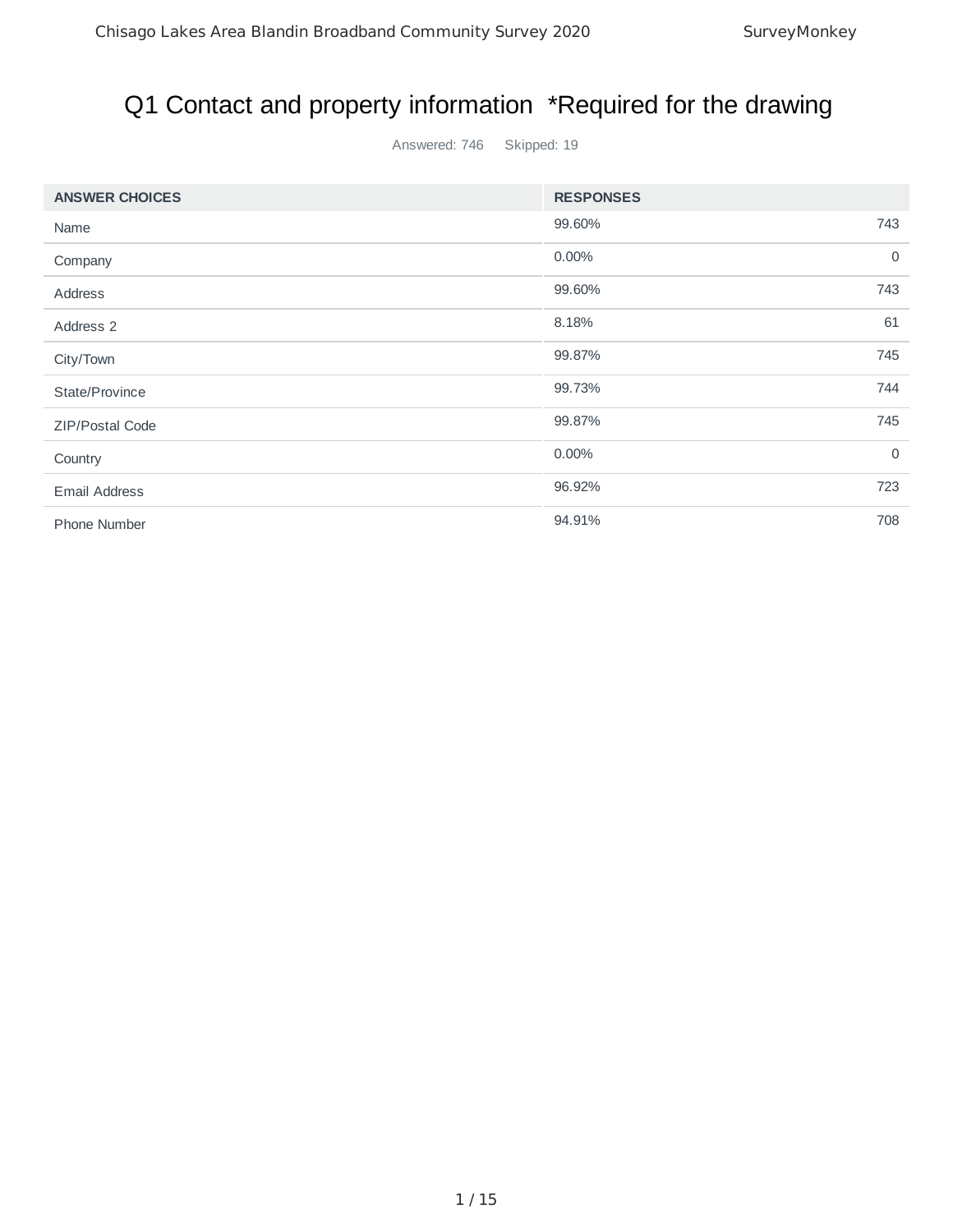

| <b>ANSWER CHOICES</b>     | <b>RESPONSES</b> |     |
|---------------------------|------------------|-----|
| Single Family Home        | 91.16%           | 691 |
| Apartment/Duplex/Townhome | 5.28%            | 40  |
| Home Based Business       | 2.11%            | 16  |
| <b>Business</b>           | 1.45%            | 11  |
| <b>TOTAL</b>              |                  | 758 |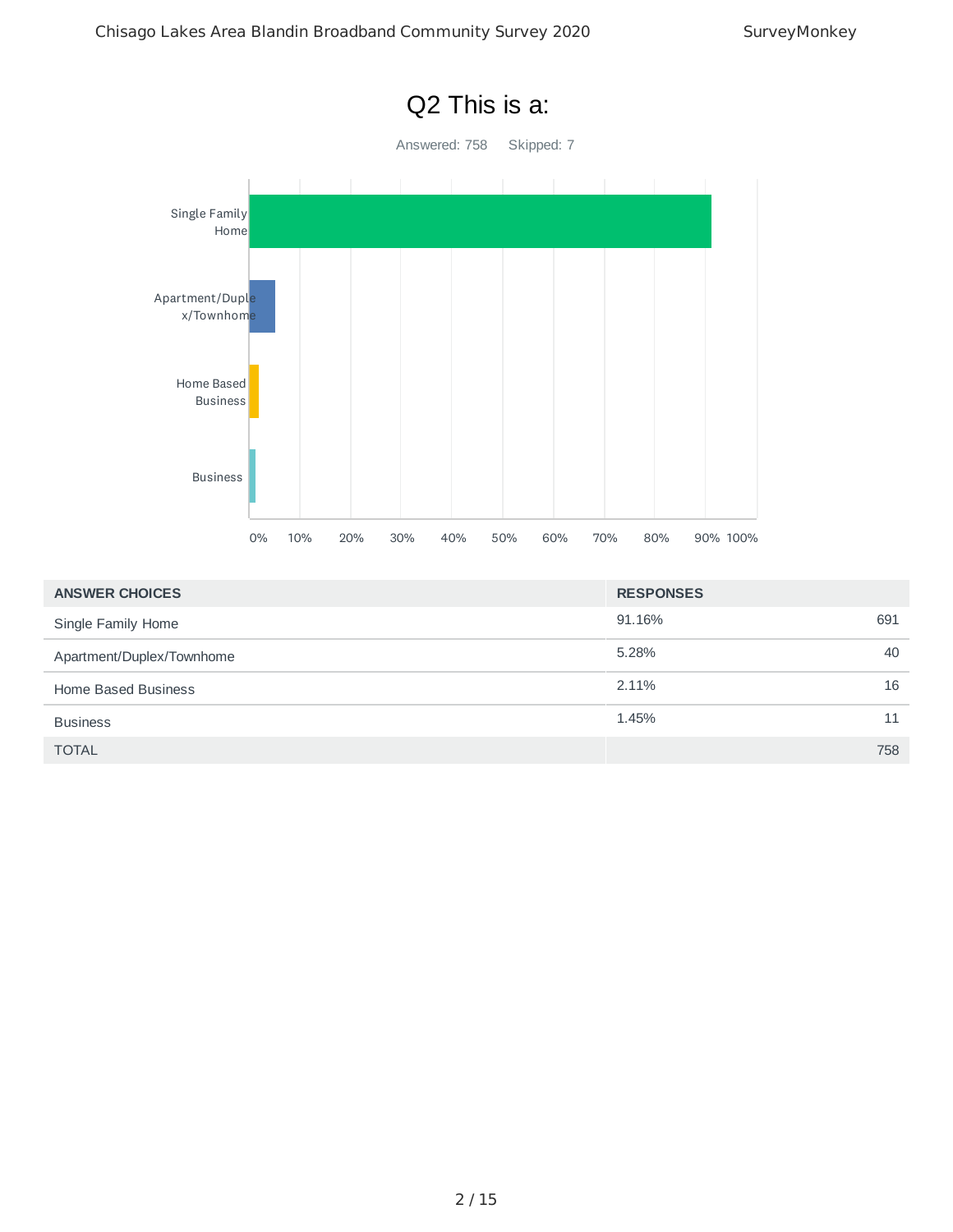### Q3 Does your Internet meet your online school requirements?



| <b>ANSWER CHOICES</b> | <b>RESPONSES</b> |     |
|-----------------------|------------------|-----|
| Yes, all the time     | 7.35%            | 56  |
| Yes, most of the time | 29.53%           | 225 |
| <b>No</b>             | 15.88%           | 121 |
| Does not apply to me  | 47.24%           | 360 |
| <b>TOTAL</b>          |                  | 762 |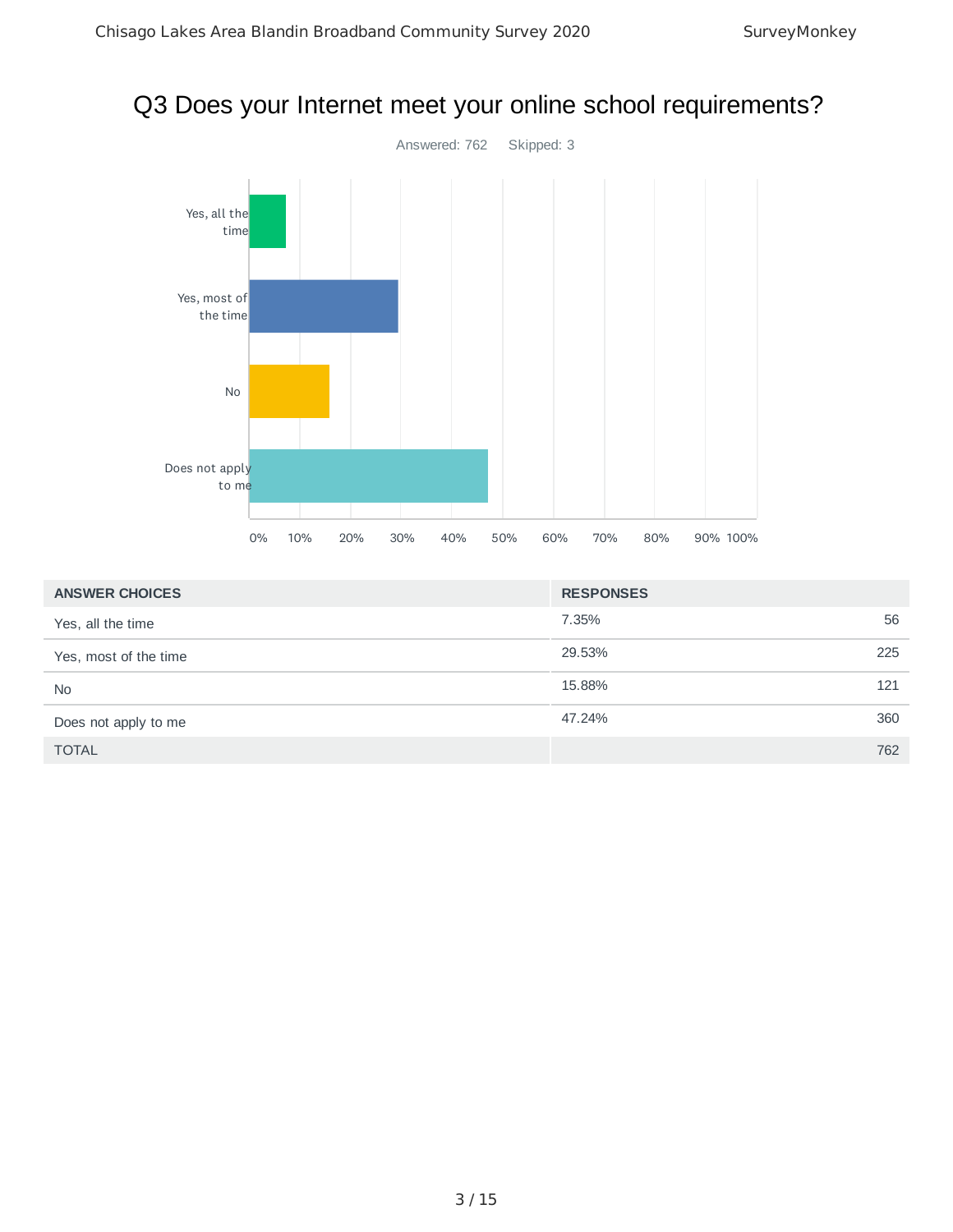### Q4 Does your Internet meet your "work from home" requirements?



| <b>ANSWER CHOICES</b> | <b>RESPONSES</b> |     |
|-----------------------|------------------|-----|
| Yes, all the time     | 9.61%            | 73  |
| Yes, most of the time | 37.37%           | 284 |
| <b>No</b>             | 27.63%           | 210 |
| Does not apply to me  | 25.39%           | 193 |
| <b>TOTAL</b>          |                  | 760 |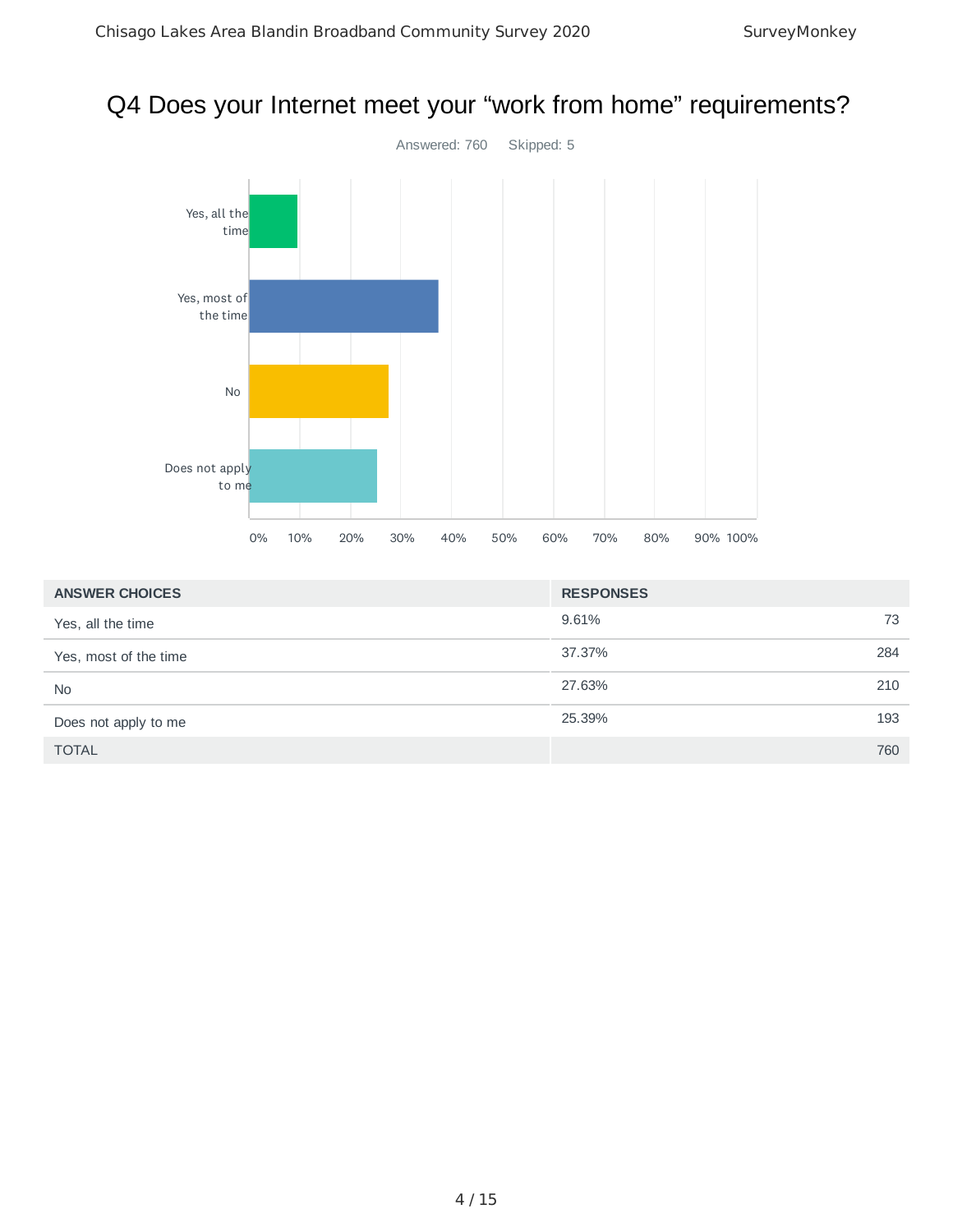### Q5 Does your Internet meet your needs to run your business in Chisago Lakes (i.e. uploads, downloads, credit cards, marketing, online orders, website, zoom, communication with customers…)?



| <b>ANSWER CHOICES</b> | <b>RESPONSES</b> |     |
|-----------------------|------------------|-----|
| Yes, all the time     | 6.18%            | 47  |
| Yes, most of the time | 17.61%           | 134 |
| <b>No</b>             | 20.63%           | 157 |
| Does not apply to me  | 55.58%           | 423 |
| <b>TOTAL</b>          |                  | 761 |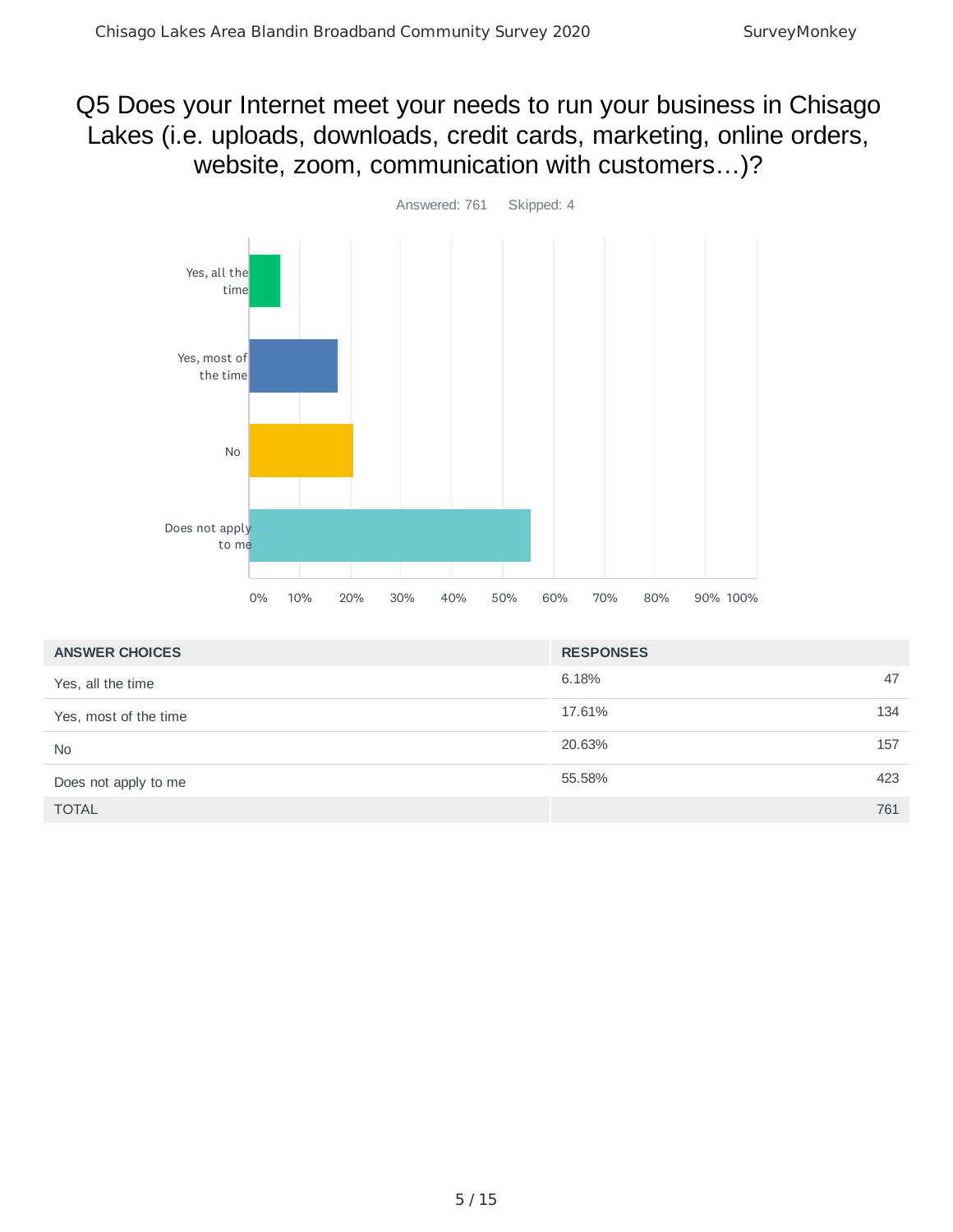### Q6 What is your current Internet access at this address?



| <b>ANSWER CHOICES</b> | <b>RESPONSES</b> |     |
|-----------------------|------------------|-----|
| Fiber                 | 2.77%            | 21  |
| Phone lines (DSL)     | 42.95%           | 326 |
| Cell Phone            | 1.58%            | 12  |
| Cable                 | 27.01%           | 205 |
| Satellite             | 2.50%            | 19  |
| Wireless              | 13.44%           | 102 |
| Mobile Hotspot        | 2.24%            | 17  |
| am not sure           | 7.51%            | 57  |
| <b>TOTAL</b>          |                  | 759 |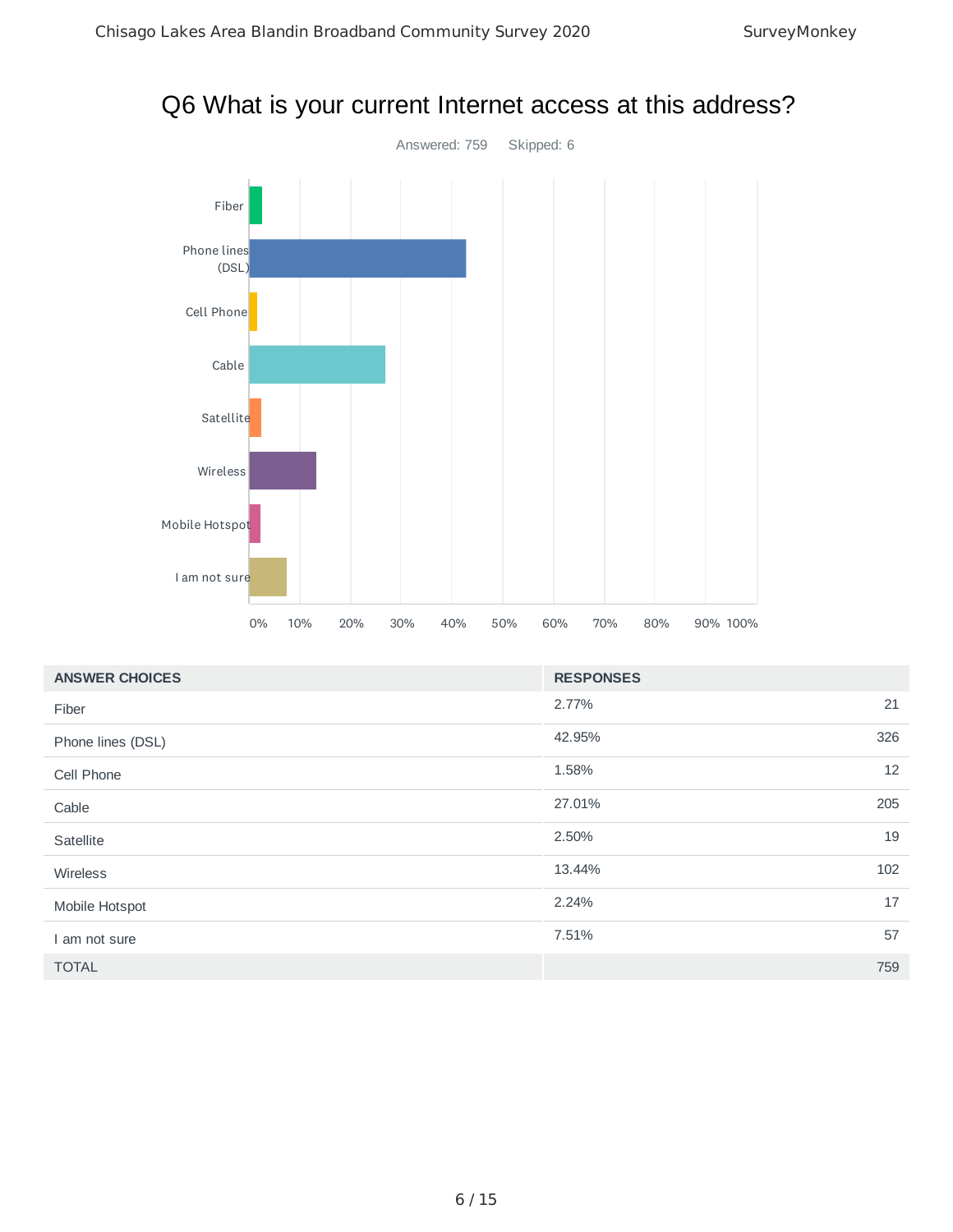# Q7 Who is your current Internet provider? Check all that apply



| <b>ANSWER CHOICES</b>  | <b>RESPONSES</b> |              |
|------------------------|------------------|--------------|
| Frontier               | 55.31%           | 422          |
| Midcontinent           | 37.61%           | 287          |
| Century Link           | 0.13%            | $\mathbf{1}$ |
| Xfinity                | 0.13%            | $\mathbf{1}$ |
| Hughes Net             | 1.83%            | 14           |
| Dish or DirecTV        | 0.26%            | 2            |
| Cellular               | 3.67%            | 28           |
| Other (please specify) | 4.19%            | 32           |
| Total Respondents: 763 |                  |              |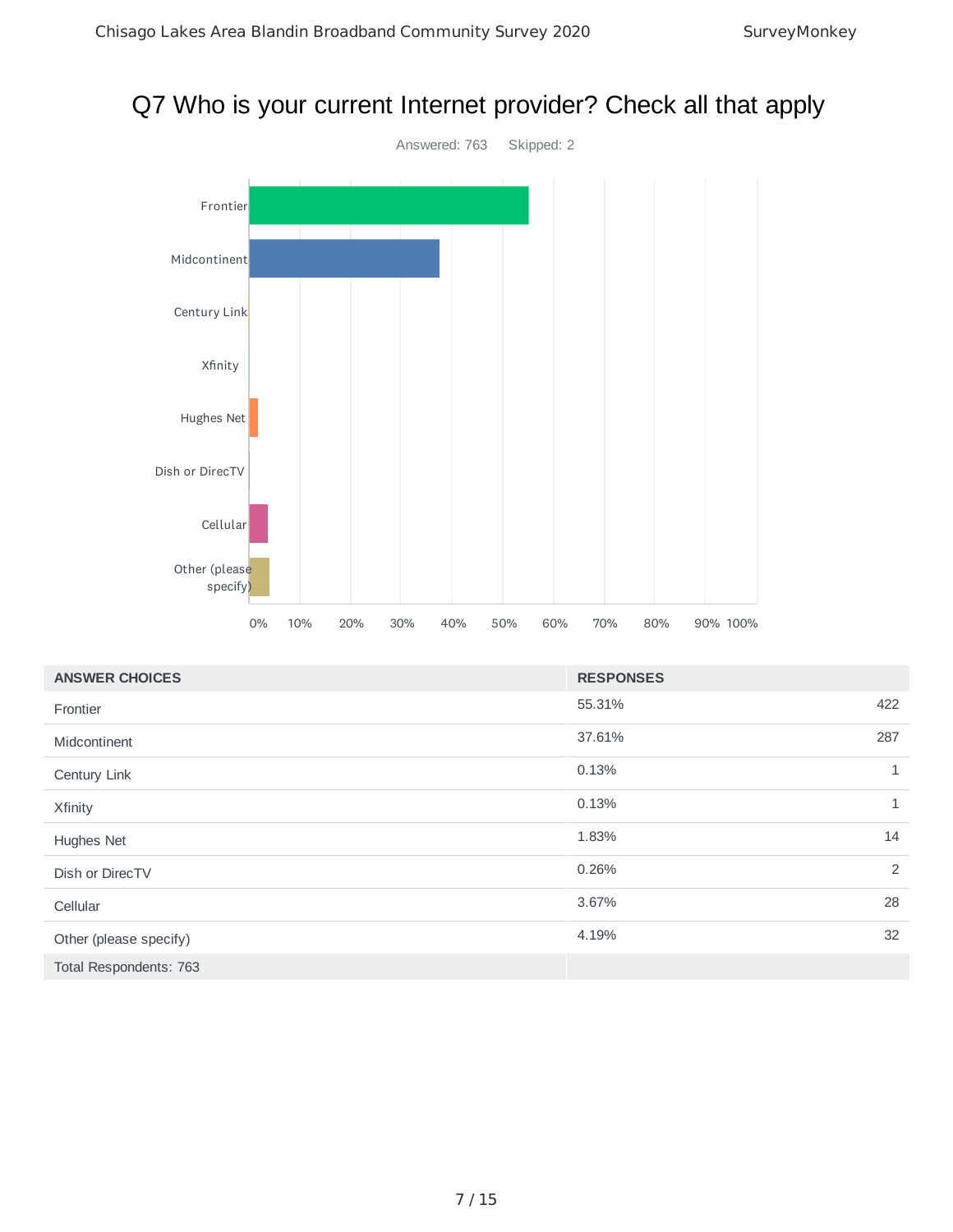### Q8 Please rate your overall satisfaction with the speed of your current Internet service



| <b>ANSWER CHOICES</b> | <b>RESPONSES</b> |     |
|-----------------------|------------------|-----|
| Excellent             | 10.25%           | 78  |
| Good                  | 27.46%           | 209 |
| Fair                  | 33.77%           | 257 |
| Poor                  | 28.52%           | 217 |
| <b>TOTAL</b>          |                  | 761 |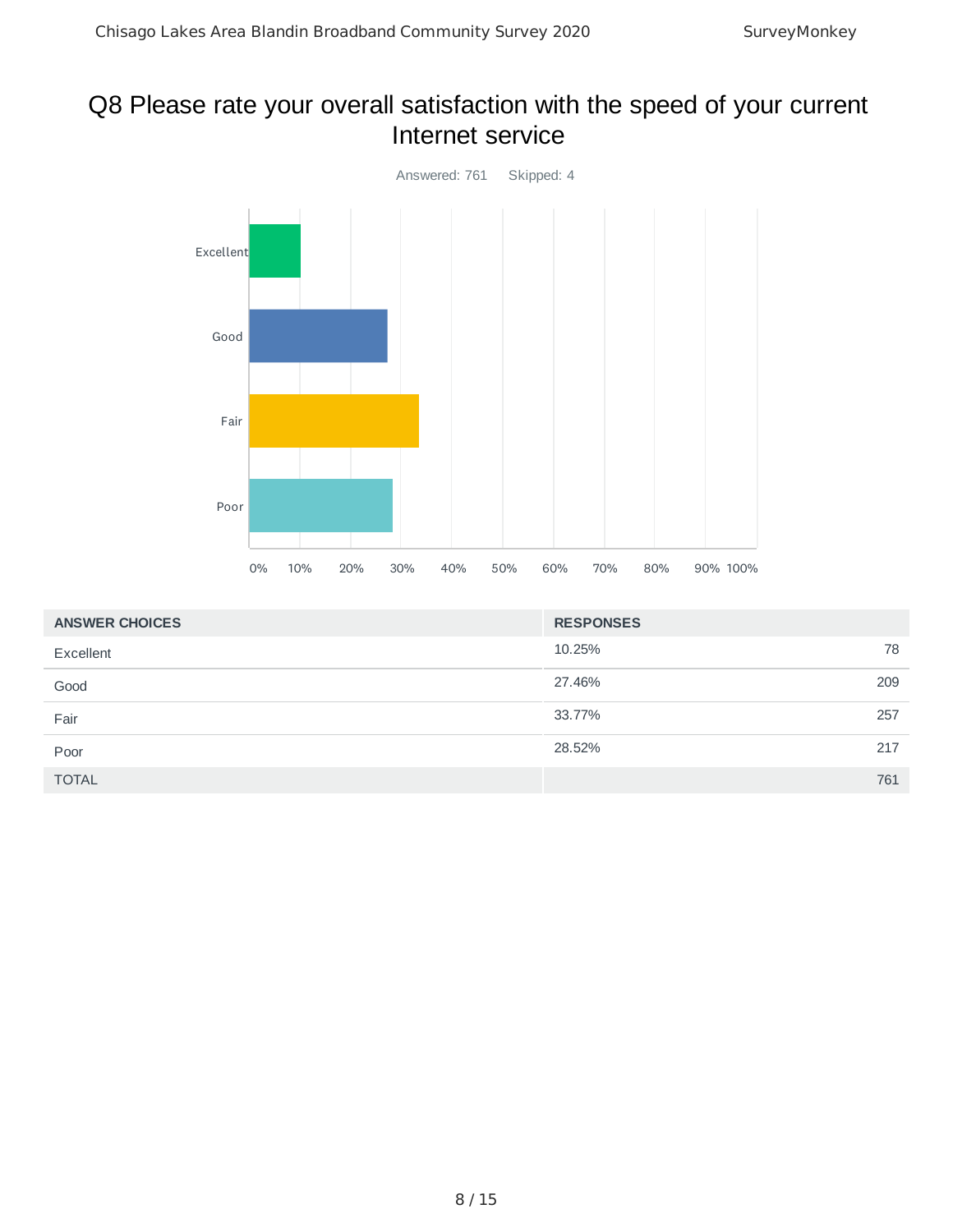### Q9 Please rate your satisfaction with the cost of your Internet service



| <b>ANSWER CHOICES</b> | <b>RESPONSES</b> |     |
|-----------------------|------------------|-----|
| Excellent             | 3.69%            | 28  |
| Good                  | 21.61%           | 164 |
| Fair                  | 45.06%           | 342 |
| Poor                  | 29.64%           | 225 |
| <b>TOTAL</b>          |                  | 759 |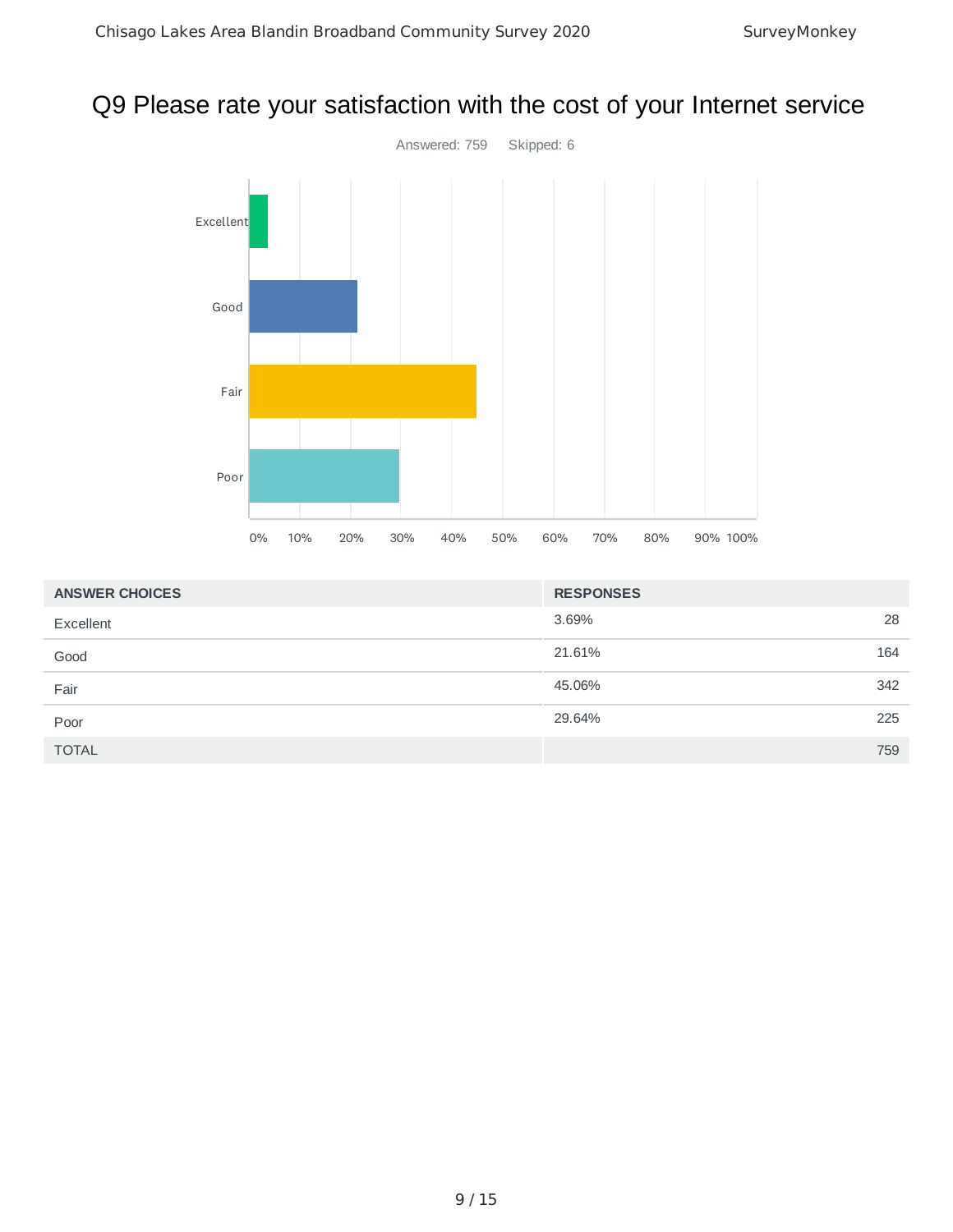### Q10 Please rate your satisfaction with the reliability of your Internet service



| <b>ANSWER CHOICES</b> | <b>RESPONSES</b> |     |
|-----------------------|------------------|-----|
| Excellent             | 9.06%            | 69  |
| Good                  | 26.38%           | 201 |
| Fair                  | 31.36%           | 239 |
| Poor                  | 33.20%           | 253 |
| <b>TOTAL</b>          |                  | 762 |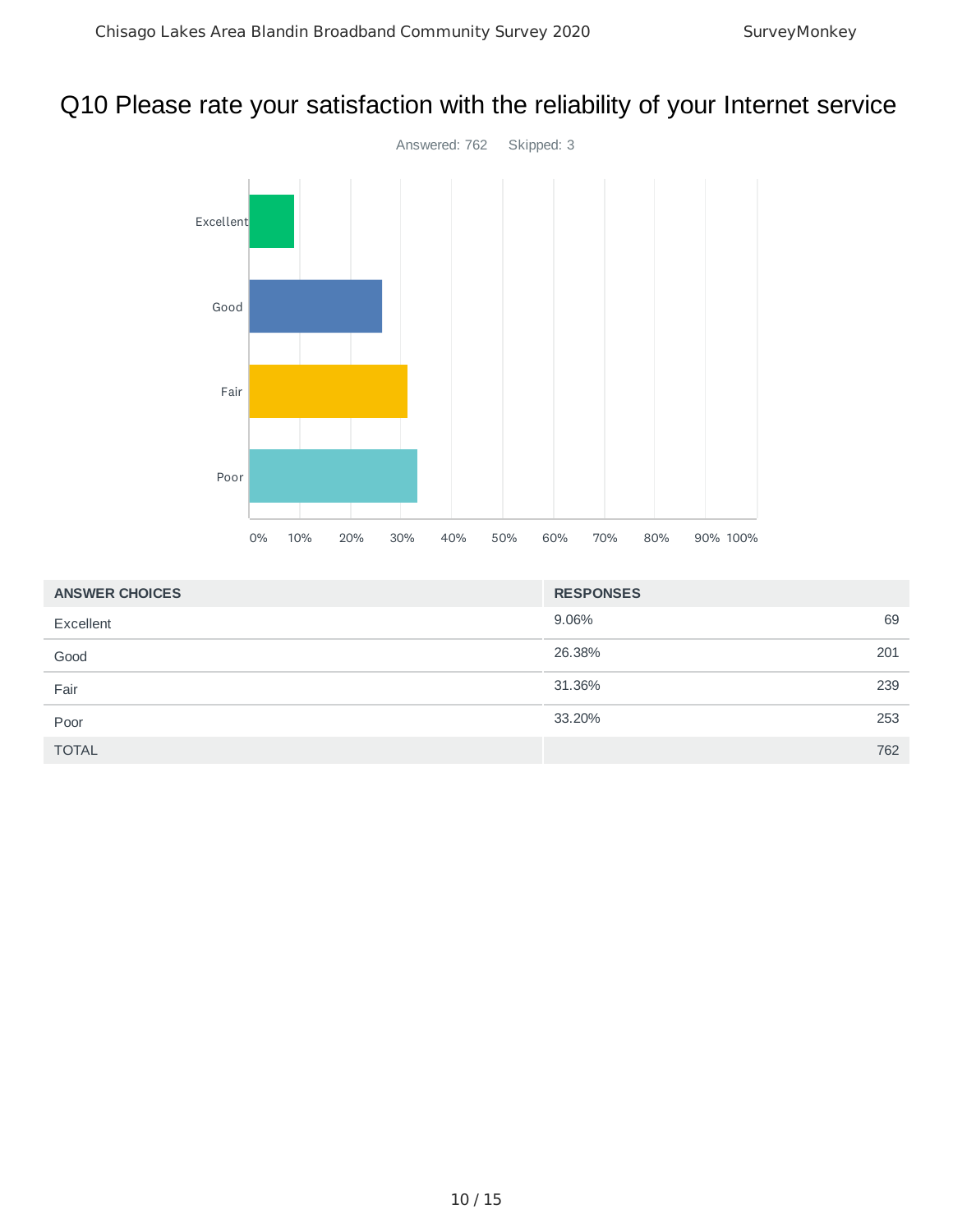### Q11 If high speed Internet were offered in your area, how much more would you be willing to pay monthly?



| <b>ANSWER CHOICES</b>              | <b>RESPONSES</b> |     |
|------------------------------------|------------------|-----|
| $$0-50$                            | 40.90%           | 310 |
| \$51-100                           | 34.83%           | 264 |
| $$101+$                            | 4.62%            | 35  |
| I already have high speed Internet | 19.66%           | 149 |
| <b>TOTAL</b>                       |                  | 758 |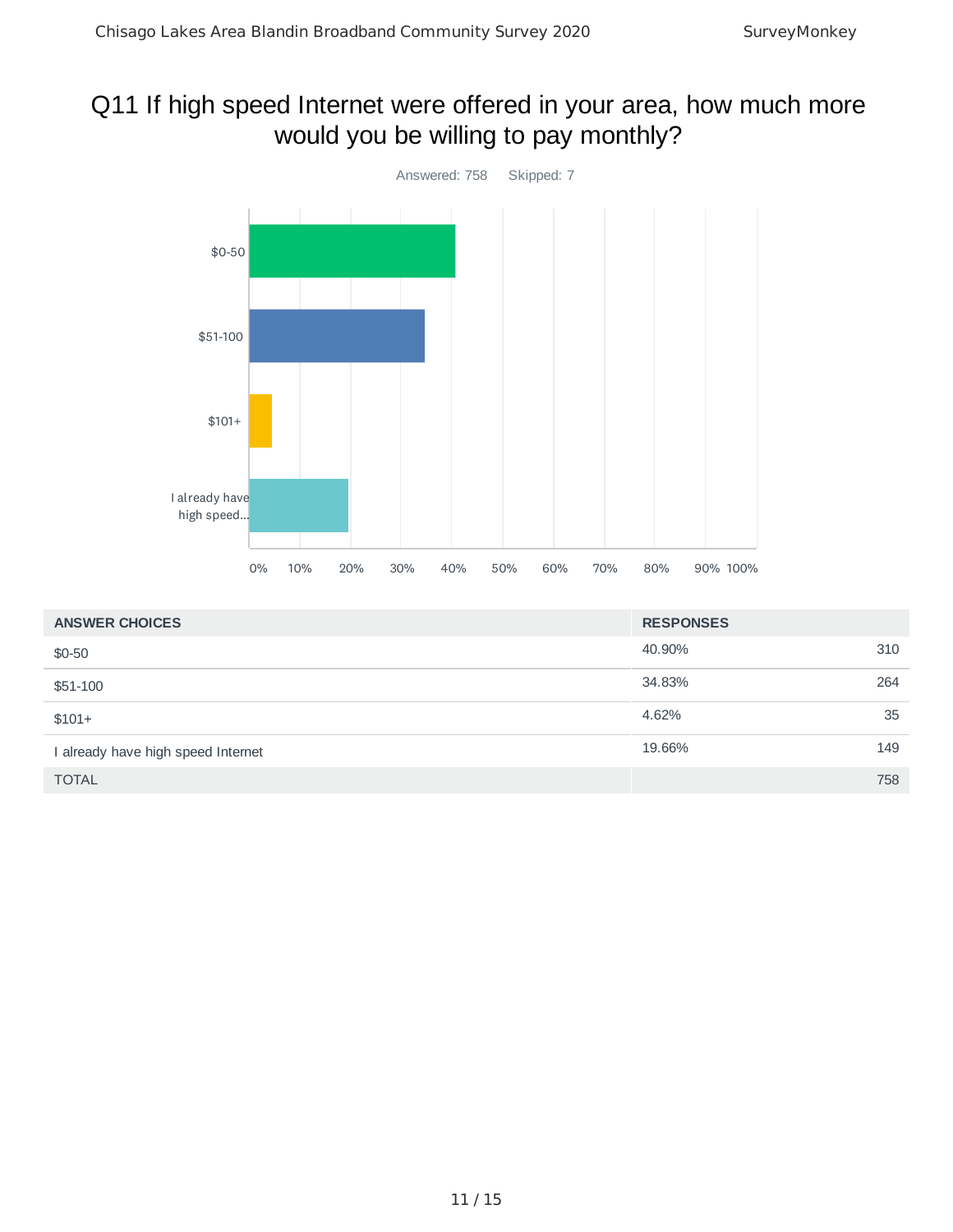### Q12 How do you currently use the Internet from home? Check all that apply



| <b>ANSWER CHOICES</b>                        | <b>RESPONSES</b> |     |
|----------------------------------------------|------------------|-----|
| Operate a business                           | 17.48%           | 133 |
| Telecommute                                  | 49.54%           | 377 |
| <b>Telehealth</b>                            | 36.66%           | 279 |
| Operate home-based business                  | 17.48%           | 133 |
| Student access                               | 41.66%           | 317 |
| Take or teach online courses                 | 32.85%           | 250 |
| Get entertainment - such as streaming movies | 78.19%           | 595 |
| Email, surf the web, social networking       | 97.63%           | 743 |
| Other (please specify)                       | 10.38%           | 79  |
| Total Respondents: 761                       |                  |     |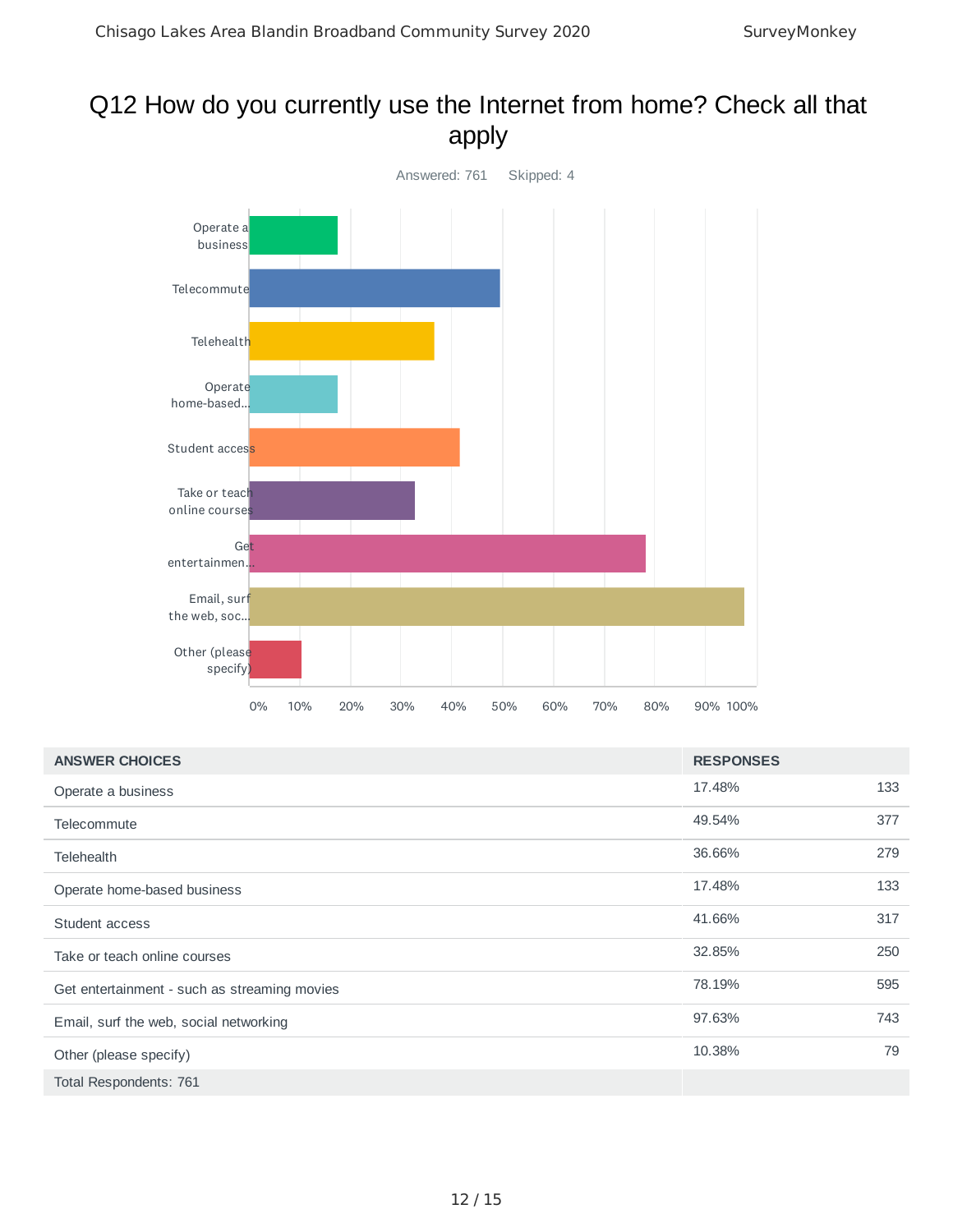### Q13 How would you use the Internet if you had faster, more reliable internet from home? Check all that apply



| <b>ANSWER CHOICES</b>                        | <b>RESPONSES</b> |     |
|----------------------------------------------|------------------|-----|
| Operate a business                           | 19.89%           | 148 |
| Telecommute                                  | 51.75%           | 385 |
| Telehealth                                   | 41.40%           | 308 |
| Operate home-based business                  | 24.33%           | 181 |
| Student access                               | 41.26%           | 307 |
| Take or teach online courses                 | 44.22%           | 329 |
| Get entertainment - such as streaming movies | 87.10%           | 648 |
| Email, surf the web, social networking       | 93.28%           | 694 |
| Other (please specify)                       | 12.23%           | 91  |
| Total Respondents: 744                       |                  |     |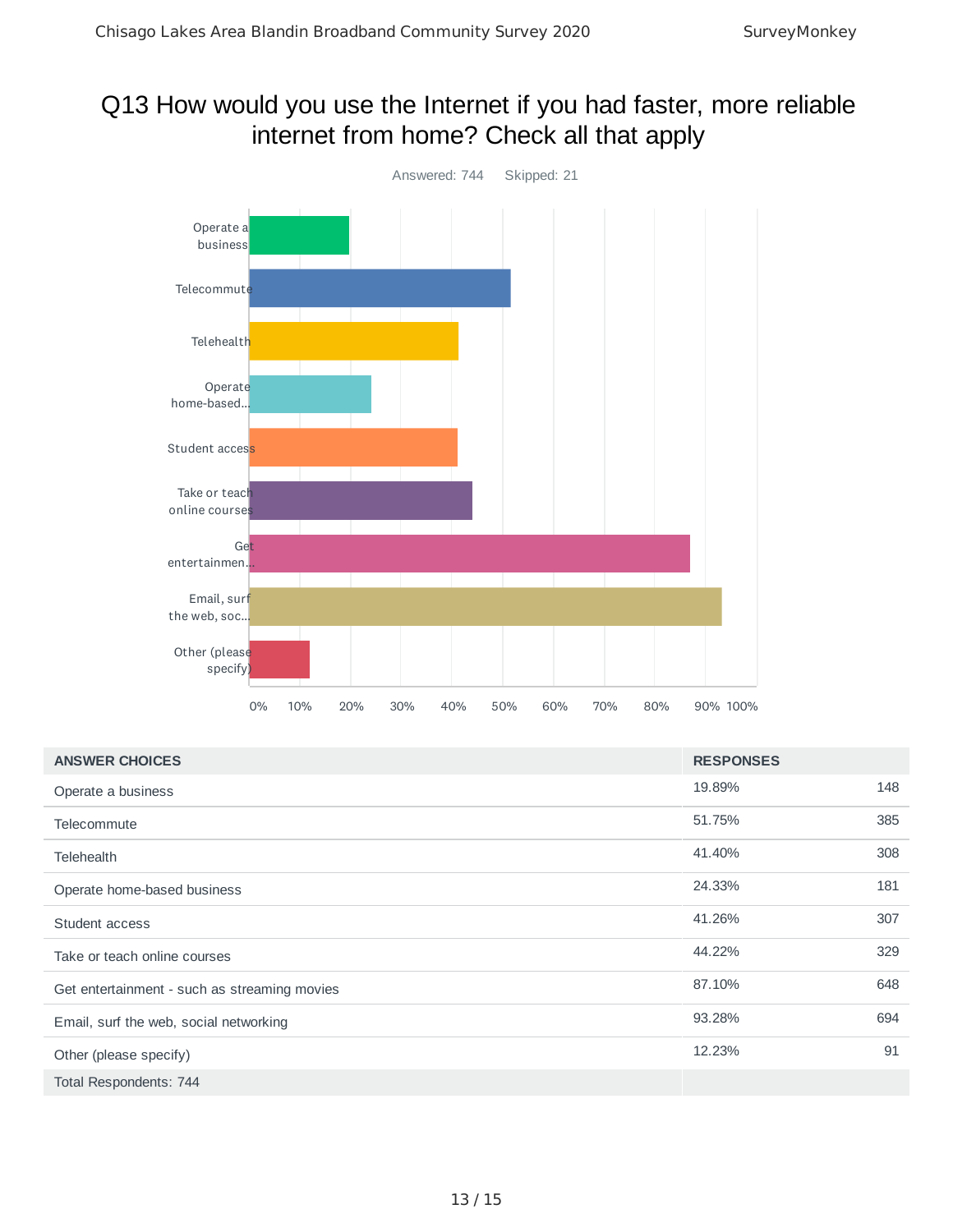

| <b>ANSWER CHOICES</b>    | <b>RESPONSES</b> |     |
|--------------------------|------------------|-----|
| AT&T                     | 18.71%           | 142 |
| Sprint                   | 7.11%            | 54  |
| T-Mobile                 | 20.69%           | 157 |
| Verizon                  | 42.42%           | 322 |
| Do not have a cell phone | 1.19%            | 9   |
| Other (please specify)   | 9.88%            | 75  |
| <b>TOTAL</b>             |                  | 759 |

### Q14 Who is your cell phone provider?